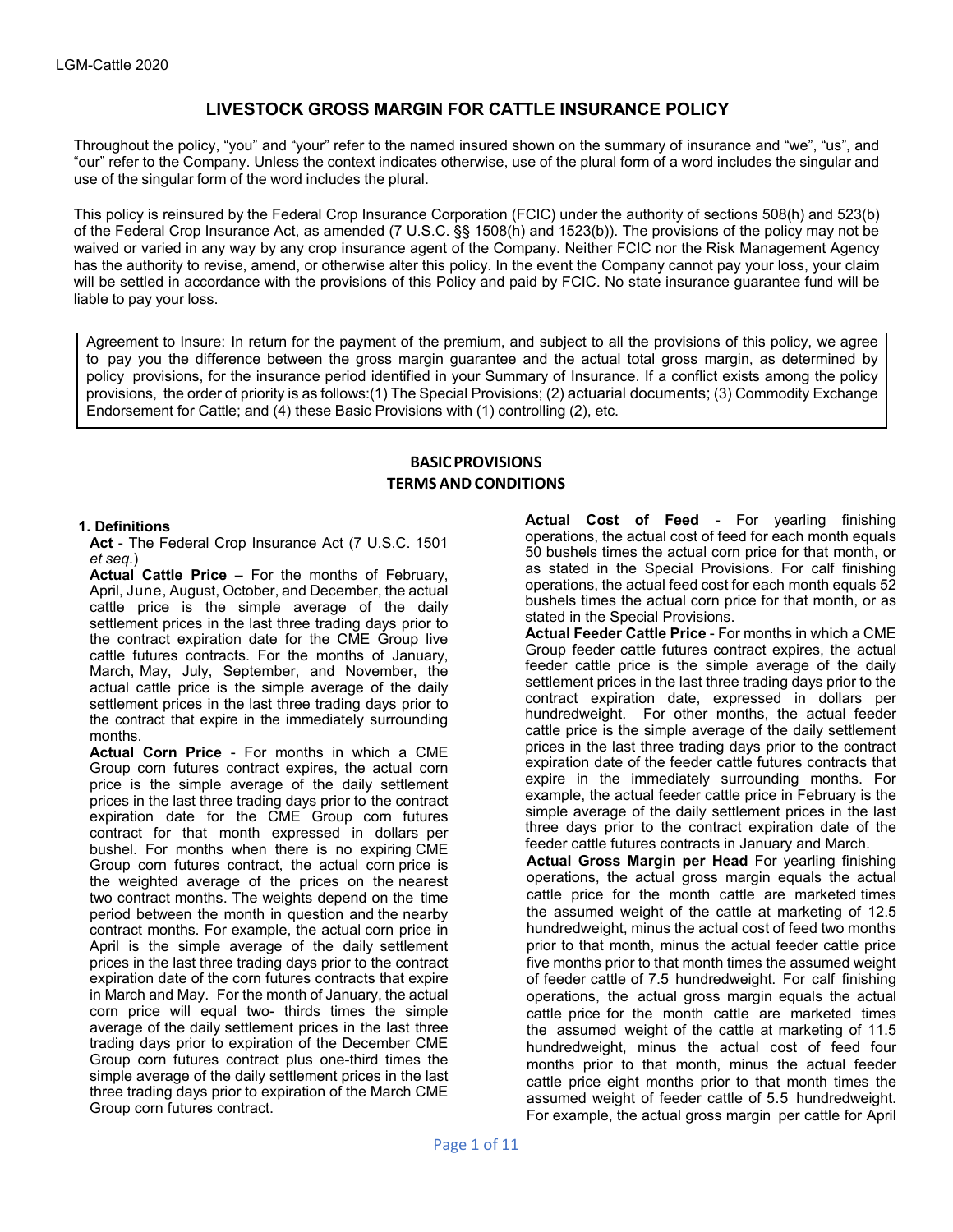for a yearling finishing operation is the actual cattle price for April times 12.5 hundredweight, minus the actual cost of feed for February, minus the actual feeder cattle price for November times 7.5 hundredweight.

**Actual Gross Margin per Month** - The actual gross margin per head of cattle for a particular month multiplied by the target marketings for that month.

**Actual Marketings** - The total number of slaughterready cattle sold by you for slaughter for human or animal consumption in each month of the insurance period and for which you have proof of sale. Actual marketings are used to verify ownership of cattle and determine approved target marketings.

**Actual Total Gross Margin** - The target marketings for each month of an insurance period multiplied by the actual gross margin per head for each month of that insurance period and totaled.

**Actuarial Documents –** The information for the crop year which is available for public inspection in your agent's office and published on RMA's website which shows available crop insurance policies, coverage levels, information needed to determine amounts of insurance, prices, premium adjustment percentages, practices, particular types of the insurable crop, and other related information regarding crop insurance in the state.

**Application** - The form required to be completed by you and accepted by us before insurance coverage will commence.

**Approved Target Marketings** - The maximum target marketings allowed for the designated months of the applicable insurance period. The producer's Target Marketings for any month may not be more than the producer's Approved Target Marketings. Approved Target Marketings will be based on the farm capacity for the ten-month insurance period as determined by the insurance underwriter.

**Assignment of Indemnity** - A transfer of your policy rights, made on our form, and effective when approved by us, whereby you assign your right to an indemnity payment to any party of your choice for the insurance period.

**Calf Finishing Operation** - A type of farm operation that purchases 550-pound calves and feeds them until slaughter.

**Cattle** - Any species of domesticated mammal of the family *Bovidae* commonly grown for beef production. Also referred to as steer or heifer or cow.

**CME Group** - The Chicago Mercantile Exchange Group. **Company -** The insurance company identified on, and issuing, your summary of insurance.

**Commodity Exchange Endorsement for Cattle-** A endorsement that contains the exchange prices that is used to set the expected and actual prices for LGM Cattle.

**Consent** - Approval in writing by us allowing you to take a specific action.

**Contract Change Date -** The calendar date by which we make any policy changes available for inspection in the agent's office.

**Coverage** - The insurance provided by this policy against insured loss of gross margin as shown on

your summary of insurance.

**Crop Year** - The twelve-month period, beginning July 1, and ending the following June 30, which is designated by the calendar year in which it ends.

**Date Coverage Begins** - The calendar date the insurance provided by this policy begins.

**Days** - Calendar days.

**Deductible** - The portion of the expected gross margin that you elect not to insure. Allowable deductible amounts range from zero to \$150 per head in \$10 per head increments.

**End of Insurance Period, Date of** - The date upon which your insurance provided by this policy ceases. **Expected Cattle Price** - Expected cattle prices for months in an insurance period are determined using three-day average settlement prices on CME Group live cattle futures contracts. Given the differences in contract structure for CME Group live cattle futures contracts, only the February, April, June, August, October, and December CME Group live cattle futures are used in LGM price calculations. For months with unexpired live cattle futures contracts, the expected cattle price is the simple average of the daily settlement prices for the CME Group cattle futures contract for that month during the expected price measurement period for the month of the sales closing date expressed in dollars per hundredweight. For example, for a sales closing month of February, the expected cattle price for August equals the simple average of the daily settlement prices on the CME Group August live cattle futures contract during the expected price measurement period in February. For months without a live cattle futures contract, the futures prices used to calculate the expected cattle price are the weighted average of the futures prices used to calculate the expected cattle prices for the two surrounding months that have futures contracts. The weights are based on the time difference between the cattle month and the contract months. For example, for the March sales closing month, the expected cattle price for November equals one-half times the simple average of the daily settlement prices on the CME Group October live cattle futures contract during the expected price measurement period in March plus one-half times the simple average of the daily settlement prices on the CME Group December live cattle futures contract during the expected price measurement period in March. See the LGM for Cattle Commodity Exchange Endorsement for additional detail on exchange prices.

**Expected Corn Price -** Expected corn prices for months in an insurance period are determined using three-day average settlement prices on CME Group corn futures contracts. For months with unexpired corn futures contracts, the expected corn price is the simple average of the daily settlement prices for the CME Group corn futures contract for that month during the expected price measurement period in the month of the sales closing date expressed in dollars per bushel. For example, for a sales closing month of February, the expected corn price for July equals the simple average of the daily settlement prices on the CME Group July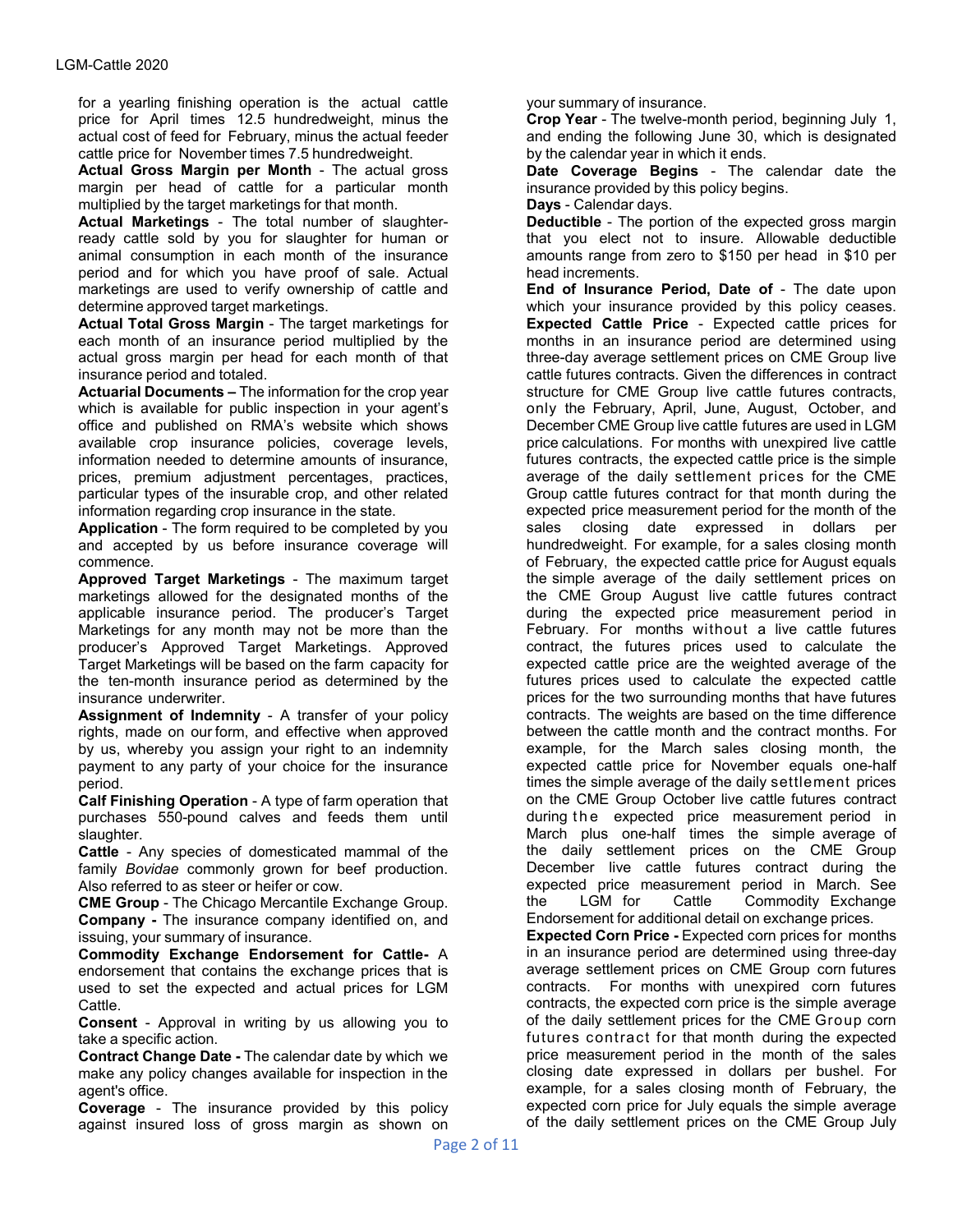corn futures contract during the expected price measurement period in February. For months with expired corn futures contracts, the expected corn price is the simple average of daily settlement prices for the CME Group corn futures contract for that month expressed in dollars per bushel in the last three trading days prior to contract expiration. For example, for a sales closing month of March, the expected corn price for March is the simple average of the daily settlement prices on the CME Group March corn futures contract over the last three trading days prior to contract expiration. For months without a corn futures contract, the futures prices used to calculate the expected corn price are the weighted average of the futures prices used to calculate the expected corn prices for the two surrounding months which have futures contract. The weights are based on the time difference between the month and the contract months. For example, for the March sales closing month, the expected corn price for April equals one-half times the simple average of the daily settlement prices on the CME Group March corn futures contract over the last three trading days prior to contract expiration plus one-half times the simple average of the daily settlement prices on the CME Group May corn futures contract during the expected price measurement period in March. See the LGM for Cattle Commodity Exchange Endorsement for additional detail on exchange prices.

**Expected Cost of Feed** - For yearling finishing operations, the expected cost of feed for each month equals 50 bushels times the expected corn price for that month. For calf finishing operations, the expected cost of feed for each month equals 52 bushels times the expected corn price for that month.

**Expected Feeder Cattle Price -** Expected feeder cattle prices for months in an insurance period are determined using three-day average settlement prices on CME Group feeder cattle futures contracts. For months with unexpired feeder cattle futures contracts, the expected feeder cattle price is the simple average of the daily settlement prices for the CME Group feeder cattle futures contract for that month during the expected price measurement period in the month of the sales closing date expressed in dollars per hundredweight. For example, for a sales closing month of February, the expected feeder cattle price for May for a yearling finishing operation equals the simple average of the daily settlement prices on the CME Group May feeder cattle futures contract during the expected price measurement period in February. For months with expired feeder cattle futures contracts, the expected feeder cattle price is the simple average of daily settlement prices for the CME Group feeder cattle futures contract for that month expressed in dollars per hundredweight in the last three trading days prior to contract expiration. For example, for a sales closing month of April, the expected feeder cattle price for March for a calf finishing operation is the simple average of the daily settlement prices on the CME Group March feeder cattle futures contract over the last three trading days prior to contract expiration. For months without a

feeder cattle futures contract, the futures prices used to calculate the expected feeder cattle price are the weighted average of the futures prices used to calculate the expected feeder cattle prices for the two surrounding months that have futures contract. The weights are based on the time difference between the feeder cattle month and the contract months. For example, for the April sales closing month, the expected feeder cattle price for July for a calf finishing operation equals two-thirds times the simple average of the daily settlement prices on the CME Group August feeder cattle futures contract during the expected price measurement period in April plus one- third times the simple average of the daily settlement prices on the CME Group May feeder cattle futures contract during the expected price measurement period in April. See the LGM for Cattle Commodity Exchange Endorsement for additional detail on exchange prices.

**Expected Gross Margin per Head** - For yearling finishing operations, expected gross margin per head is equal to the expected cattle price for the month cattle are marketed times the assumed weight of the cattle at marketing of 12.5 hundredweight, or as stated in the Special Provisions, minus the expected cost of feed two months prior to that month, less the expected feeder cattle price five months prior to that month times the assumed weight of feeder cattle of 7.5 hundredweight. For calf finishing operations, expected gross margin per head is equal to the expected cattle price for the month cattle are marketed times the assumed weight of the cattle at marketing of 11.5 hundredweight, or as stated in the Special Provisions, minus the expected cost of feed four months prior to that month, less the expected feeder cattle price eight months prior to that month times the assumed weight of feeder cattle of 5.5 hundredweight. For example, the expected gross margin per head for April for a yearling finishing operation is the expected cattle price for April times 12.5 hundredweight, less the expected cost of feed for February, less the expected feeder cattle price times 7.5 hundredweight. For a calf finishing operation, expected gross margin per head for April is the expected cattle price for April times 11.5 hundredweight, less the expected cost of feed for December of the previous year, less the expected feeder cattle price for August of the previous year times 5.5 hundredweight.

**Expected Gross Margin per Month** - The expected gross margin per cattle multiplied by the target marketings for each month of an insurance period.

**Expected Price Measurement Period** – The three trading days prior to and including the last Friday of the month that is a business day on which sales takes place. **Expected Total Gross Margin** - The target marketings times the expected gross margin per head for each month of an insurance period and totaled.

**FCIC** - The Federal Crop Insurance Corporation, a wholly owned government corporation within USDA.

**Gross Margin Guarantee** - The gross margin guarantee for an insurance period is the expected total gross margin for an insurance period minus the deductible times the total of target marketings.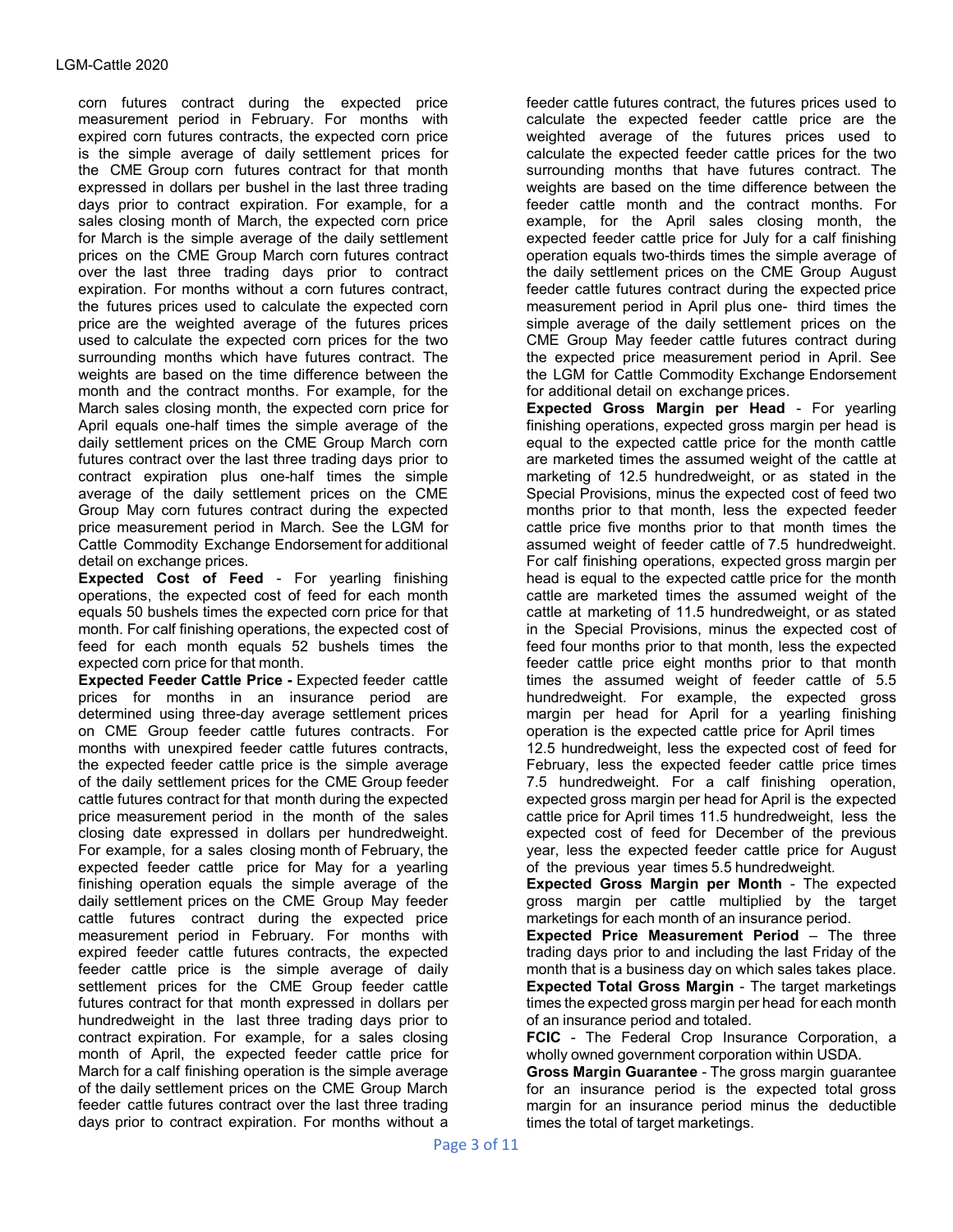**Insurance Period** - The 11-month period designated in the summary of insurance to which this policy is applicable. Cattle are not insurable in the first month of any insurance period. See the LGM for Cattle Commodity Exchange Endorsement for additional detail on insurance periods.

**Insured** - The person shown on the summary of insurance as the insured. This term does not extend to any other person having a share or interest in the animals (for example, a partnership, landlord, or any other person) unless also specifically indicated on the summary of insurance as the insured.

**Livestock acceptance system -** A computer system that accepts livestock applications and endorsements.

**Marketing Report** - A report submitted by you on our form showing for each month your actual marketings of cattle insured under this policy. The marketing report must be accompanied by copies of packer sales receipts that provide records of the actual marketings shown on the marketing report.

**Notice of Probable Loss** - Our notice to you of a probable loss on your insured cattle.

**Offset -** The act of deducting one amount from another amount.

**Person** - An individual, partnership, association, corporation, estate, trust, or other legal entity.

**Policy** - The agreement between you and us consisting of these provisions, the Special Provisions, the Commodity Exchange Endorsement, the Actuarial Documents, the summary of insurance, and the applicable regulations published in 7 CFR chapter IV.

**Premium** - The amount you owe us for this insurance coverage based on your target marketings in accordance with section 5.

**RMA** - Risk Management Agency, an agency within USDA.

**RMA's website** - A website hosted by RMA and located at [http://www.rma.usda.gov/ or a successor website.](http://www.rma.usda.gov/%20or%20a%20successor%20website.)

**Sales Closing Date** – The last day of the sales period by which your completed application and premium must be received by us. Also, the last date by which you may change your insurance coverage for an insurance period.

**Sales Period** – The period that begins on the last business Friday of the month after validation of prices and rates and ends on the following day at 8:00 PM Central Time.

**Share** - The lesser of your percentage interest in the insured livestock as an owner at the time insurance attaches and at the time of sale. Persons who lease or hold some other interest in the livestock other than as an owner are not considered to have a share in the livestock.

**Special Provisions** - The part of the policy that contains specific provisions of insurance for each insured crop.

**Substantial Beneficial Interest** - An interest held by a person of at least 10 percent in the applicant or insured. All spouses that reside in the household will be considered to have a substantial beneficial interest in the applicant or insured unless the spouse can prove that the cattle owned are in a totally separate farming operation in accordance with FCIC procedures and the spouse derives no benefit from the cattle feeding operation of the insured or applicant.

**Summary of Insurance** - Our statement to you, based upon your application, specifying the insured, the cattle, the target marketings, the gross margin guarantee, and the premium for an insurance period.

**Target Marketings** - Your determination as to the number of cattle you elect to insure in each month during the insurance period. You can only report the number of cattle in which you have a share.

**Target Marketings Report** - A report submitted by you on our form showing for each month your target marketings for that month.

**Termination Date** - The calendar date upon which your insurance ceases to be in effect because of nonpayment of any amount due us under the policy, including premium.

**USDA** - The United States Department of Agriculture.

**Void** - When the policy is considered not to have existed for an insurance period as a result of concealment, fraud, or misrepresentation.

**Yearling Finishing Operation** - A type of farm operation that purchases yearling steers and heifers and feeds them until slaughter.

## **2. Life of Policy, Cancellation and Termination**

- (a) You can only purchase this plan of insurance during a sales period, if:
	- (1) The expected gross margins are available on the RMA website.
- (b) LGM for Cattle will not be offered for a sales period if the required data for establishing the expected gross margins for each month of the insurance period are not available because futures did not trade, or were not able to continue trading at the end of the day (such as the price moved the maximum allowed by the exchange and trading was suspended), for any day that the information is needed.
	- (1) LGM for Cattle will not be offered if CME Group live cattle futures prices decline by the maximum allowed by the exchange two consecutive days during the time period for establishing the expected gross margins.
	- (2) LGM for Cattle will not be offered if CME Group feeder cattle or CME Group corn futures prices increase by the maximum allowed by the exchanges two consecutive days during the time period for establishing the expected gross margins.
- (c) Your agent does not have authority to bind coverage under this policy. Coverage for the cattle described in the application will only become effective when we notify you in writing that your application has been accepted and approved by us, you have paid the premium in full, and we issue a written summary of insurance to you.
	- (1) For subsequent insurance periods, coverage will only be effective if we issue a written summary of insurance to you.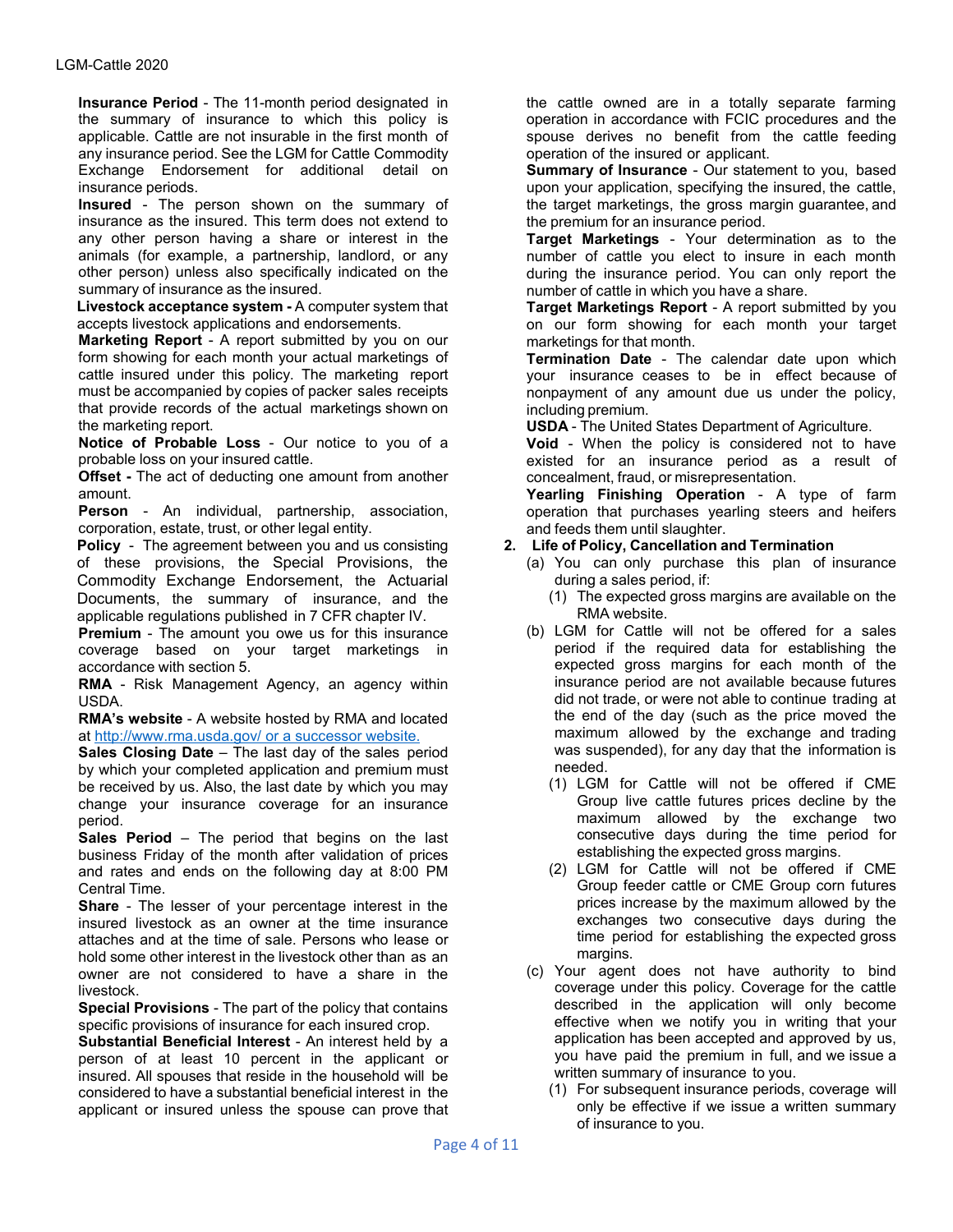- (2) This policy will be available for sale only on business days when RMA livestock acceptance system is operational.
- (d) Coverage can be purchased during the sales period or as otherwise specified in the Special Provisions.
	- (1) Coverage is not available for purchase if expected gross margins are not available on the RMA website or may not be available in instances of a news report, announcement, or other event that occurs during or after trading hours that is believed by the Secretary of Agriculture or the Manager of RMA, or his designee, to result in market conditions significantly different than those used to rate the LGM for Cattle program.
	- (2) In these cases, coverage will no longer be offered for sale on the RMA Website. LGM for Cattle sales will resume, after a halting or suspension in sales, during the next scheduled sales period provided the market prices needed to establish expected gross margins can be obtained and the Secretary or designee determines there are no program integrity issues that preclude resumption of sales.
- (e) The application must be completed by you and received by us not later than the sales closing date of each insurance period for which insurance coverage is requested. See the LGM for Cattle Commodity Exchange Endorsement for additional information on sales closing dates.
- (f) Insurance coverage will not be provided if you have not paid the premium in full, are ineligible under the contract or under any federal statute or regulation or if you do not have a share in the livestock to be insured.
- (g) Your application must contain all the information required by us to complete the summary of insurance.
	- (1) Applications that do not contain all social security numbers and employer identification numbers of the applicant and all social security numbers of individuals with a substantial beneficial interest in the applicant, as applicable, share, deductible, target marketings, and any other material information required to insure the gross margin for the animals are not acceptable.
	- (2) If an entity has an interest of more than 10 percent in the insured or applicant, the social security numbers of all individuals with a substantial beneficial interest in the entity must also be provided.
	- (3) If we discover that a person with a substantial beneficial interest has failed to provide a social security number or the person with a substantial beneficial interest is ineligible, the application will not be accepted or no indemnity will be due for the insurance period for the cattle insured for which the social security numbers were not provided or the person was ineligible.

Because no indemnity is due as a result of a breach of this policy, any premiums will still be owed.

- (h) This is a continuous policy but will automatically terminate at the end of the pilot program.
- (i) After acceptance of the application, you may not cancel this policy for the initial insurance period.
	- (1) Thereafter, the policy will continue in force for each succeeding insurance period unless canceled or terminated.
	- (2) Either you or we may cancel this policy after the initial insurance period by providing written notice to the other on or before the cancellation date.
- (j) If any amount due, including a check returned for insufficient funds or overpayment, plus any accrued interest, is not paid, or an acceptable arrangement for payment is not made, on or before the termination date specified in these Basic Provisions or the date contained in any notice to you, the amount will be considered delinquent and your insurance coverage will terminate.
	- (1) Termination may affect your eligibility for benefits under other USDA programs.
	- (2) You will also be determined to be ineligible to participate in any crop insurance program authorized under the Act in accordance with 7 CFR part 400, subpart U.
	- (3) For unpaid premium resulting from a check returned for insufficient funds, the policy will terminate as of the sales closing date;
	- (4) For other amounts due, the policy will terminate effective on the termination date immediately after the debt becomes delinquent;
	- (5) Payment of premium with a check returned for insufficient funds may result in your ineligibility for participation in any program administered under the authority of the Act.
	- (6) Ineligibility for unpaid premium resulting from a check returned for insufficient funds or failure to timely pay other amounts due will be effective on:
		- (A) The date that a policy was terminated for the livestock for which you failed to pay premium and any related interest owed;
		- (B) The payment date contained in any notification of indebtedness for any overpaid indemnity, if you fail to pay the amount owed by such due date; or
		- (C) The termination date for the crop year prior to the crop year in which a scheduled payment is due under a payment agreement if you fail to pay the amount owed by any payment date in such payment agreement.
	- (7) All other policies that are issued by us under the authority of the Act, including all crop insurance policies, will also terminate as of the next termination date contained in the applicable policy;
	- (8) A policy already in effect at the time you become ineligible will not be affected until the termination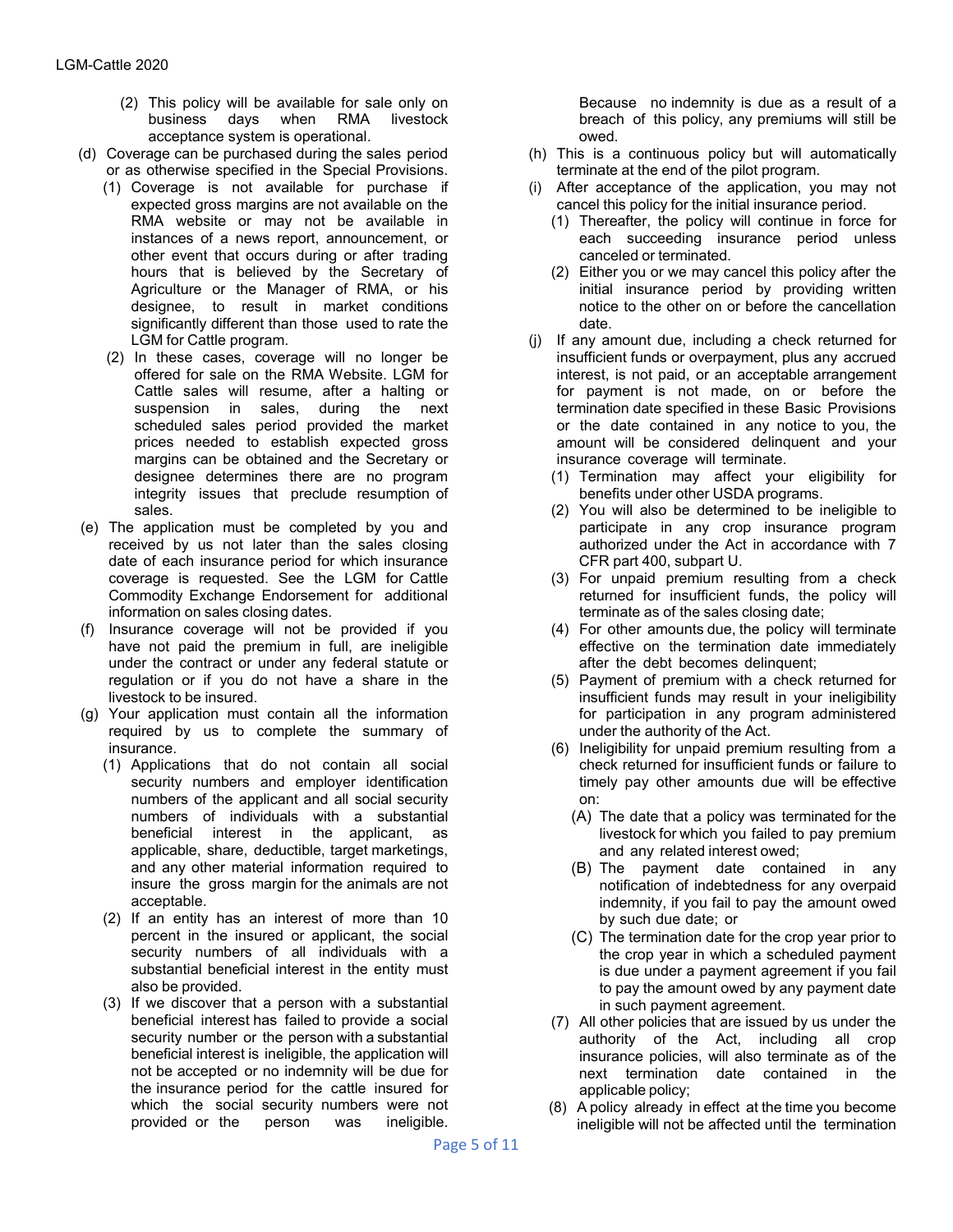date for that policy, and if you are ineligible, you may not obtain any insurance under the Act for any crop or livestock until payment is made in full, you execute an agreement to repay the debt and make payments in accordance with the agreement, or you file a petition to have your debts discharged in bankruptcy;

- (9) If you execute an agreement to pay the debt and fail to make any scheduled payment:
	- (A) All your policies, including all crop insurance policies, effective on the termination date for the crop year prior to the crop year in which you failed to make the scheduled payment and no indemnity will be due for that year;
	- (B) You will no longer be eligible to obtain insurance under the Act by execution of an agreement to pay the debt; and
	- (C) You will be ineligible for insurance under the Act until the debt is paid in full or you have your debts discharged in bankruptcy;
- (10)Once the policy is terminated, it cannot be
	- reinstated for the current crop year unless:
		- (A) The termination was in error;
		- (B) The Administrator of the Risk Management Agency, at his or her sole discretion, determines that the following are met:
			- (1) In accordance with 7 CFR part 400, subpart U, and FCIC issued procedures, you provide documentation that your failure to pay your debt is due to an unforeseen or unavoidable event or an extraordinary weather event that created an impossible situation for you to make timely payment;
			- (2) You remit full payment of the delinquent debt owed to us or FCIC with your request submitted in accordance with section 2(j)(10)(B)(3); and
			- (3) You submit a written request for reinstatement of your policy to us no later than 60 days after the termination date or the missed payment date of a previously executed written payment agreement, or in the case of overpaid indemnity or any amount that became due after the termination date, the due date specified in the notice to you of the amount due, if applicable.
				- (i) If authorization for reinstatement as defined in 7 CFR part 400, subpart U, is granted, your policies will be reinstated effective at the beginning of the crop year for which you were determined ineligible, and you will be entitled to all applicable benefits under such policies, provided you meet all eligibility requirements and comply with the terms of the policy; and
				- (ii) There is no evidence of fraud or misrepresentation; or
- (C) We determine that, in accordance with 7 CFR part 400, subpart U, and FCIC issued procedures, the following are met:
	- (1) You can demonstrate:
		- (i) You made timely payment for the amount of premium owed but you inadvertently omitted some small amount, such as the most recent month's interest or a small administrative fee;
		- (ii) The amount of the payment was clearly transposed from the amount that was otherwise due (For example, you owed \$892 but you paid \$829); or
		- (iii) You timely made the full payment of the amount owed but the delivery of that payment was delayed and was postmarked no more than seven calendar days after the termination date or the missed payment date of a previously executed written payment agreement, or in the case of overpaid indemnity or any amount that became due after the termination date the due date specified in a notice to you of an amount due, as applicable.
	- (2) You remit full payment of the delinquent debt owed to us; and
	- (3) You submit a written request for reinstatement of your policy to us in accordance with 7 CFR part 400, subpart U, and applicable procedures no later than 30 days after the termination date, or the missed payment date of a previously executed written payment agreement, or in the case of overpaid indemnity or any amount that became due after the termination date, the due date specified in the notice to you of the amount due, if applicable; and
	- (4) If authorization for reinstatement, as defined in 7 CFR part 400, subpart U, is granted, your policies will be reinstated effective at the beginning of the crop year for which you were determined ineligible, and you will be entitled to all applicable benefits under such policies, provided you meet all eligibility requirements and comply with the terms of the policy; and
	- (5) There is no evidence of fraud or misrepresentation.
- (11)After you again become eligible for insurance under the Act, if you want to obtain coverage, you must reapply on or before the sales closing date for the crop or livestock (You cannot reapply for insurance in the crop year in which you became ineligible.); and
- (12)Any amount due us for any livestock or crop insured by us under the authority of the Act will be deducted from any indemnity due you for this or any other crop or livestock insured with us. If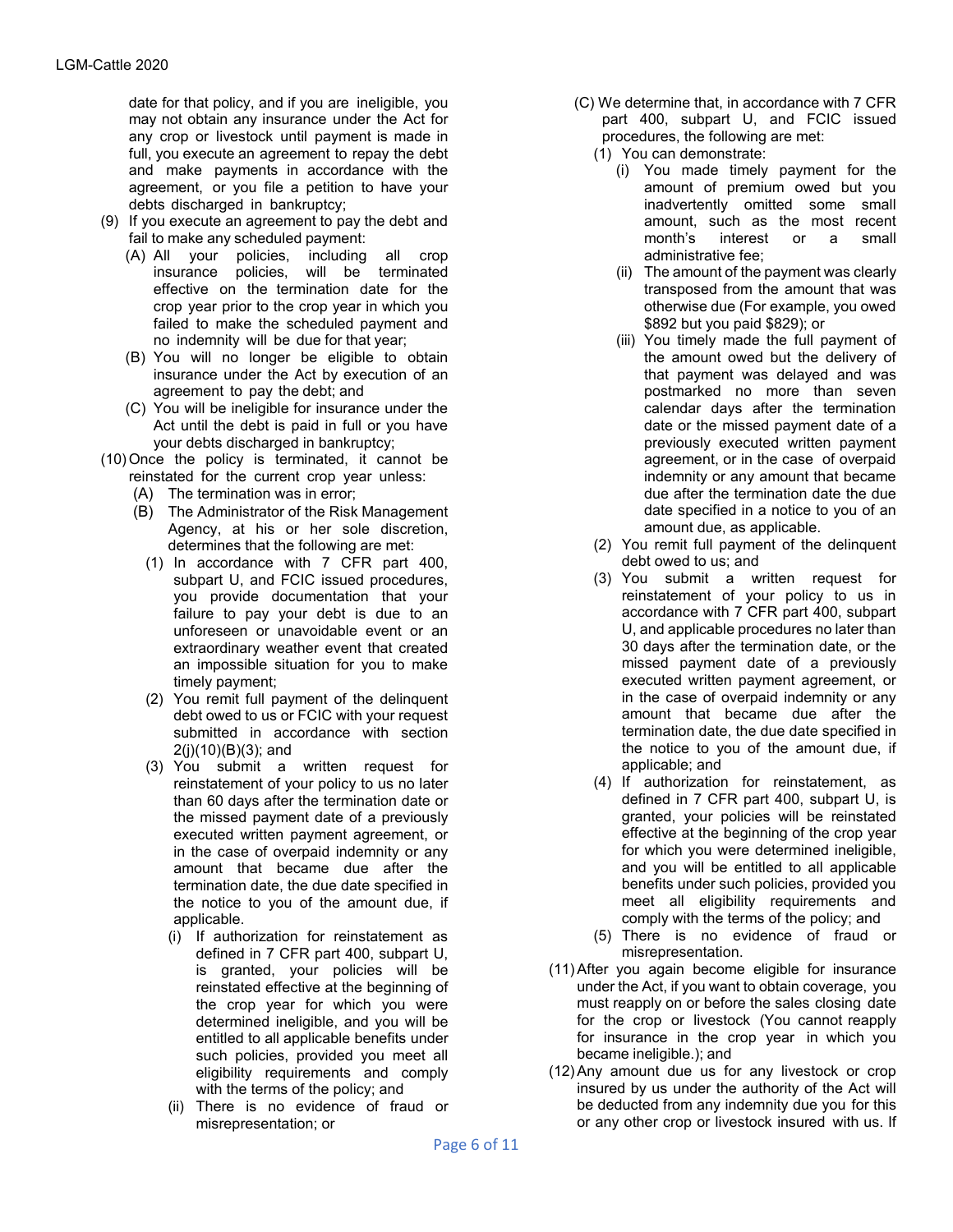we deduct the amount due us from an indemnity, the date of payment for the purpose of this section will be the date you sign the properly executed claim for indemnity.

- (13)A determination made under:
- $(A)$ Section 2(j) $(10)(B)$  may only be appealed to the National Appeals Division in accordance with 7 CFR part 11; and
- (B)Section 2(j)(10)(C) may only be appealed in accordance with section 21
- (k) If you die, disappear, or are judicially declared incompetent, or if you are an entity other than an individual and such entity is dissolved, the policy will terminate as of the interest in you as the applicant or insured will also be ineligible date of death, judicial declaration, or dissolution. If such event occurs after coverage begins for any insurance period, the policy will continue in force through the insurance period and terminate at the end of the insurance period and any indemnity will be paid to the person or persons determined to be beneficially entitled to the indemnity. The premium will be deducted from the indemnity or collected from the estate. Death of a partner in a partnership will dissolve the partnership unless the partnership agreement provides otherwise. If two or more persons having a joint interest are insured jointly, death of one of the persons will dissolve the joint entity.
- (l) Any insured may sign any document relative to this policy on behalf of any other insured covered by this policy, provided that the person has a properly executed power of attorney or other legally sufficient document authorizing such insured to act for other insureds.
- (m) We may cancel your policy if no premium is earned for three consecutive years.
- (n) The cancellation date is June 30 for all insurance periods.
- (o) The termination date for debt for the insurance period is the first day of the next month immediately following the sales closing date.

## **3. Insurance Coverage**

- (a) Your gross margin guarantee, deductible amount, and maximum premium for the insurance period are as shown on your summary of insurance.
- (b) You must select a deductible amount by sales closing date.
- (c) You may only select one deductible amount that is applicable for all target marketings.
- (d) Target marketings must be submitted on our form by the sales closing date for each insurance period in which you desire coverage. If target marketings are not submitted by the sales closing date, your target marketings for the insurance period will be zero.
- (e) Target marketings for any month of an insurance period cannot be greater than the approved target marketings for that insurance period. Your target marketings are due at the time of application in the initial insurance period and your target marketings Report is due by the sales closing date in

subsequent insurance periods.

- (f) No indemnity will be owed, but you will still be responsible for any premiums owed, if we find that your marketing report:
	- (1) Is not supported by written, verifiable records in accordance with the definition of marketing report; or
	- (2) Fails to accurately report actual marketings or other material information.
- (g) Sales of LGM for Cattle may be suspended for the next sales period if extraordinary events occur that interfere with the effective functioning of the corn, feeder cattle, or live cattle commodity markets as determined by FCIC. Evidence of such events may include, but is not limited to, consecutive limit down moves in the live cattle futures markets or consecutive limit up moves in the feeder cattle and/or corn futures markets.

## **4. Causes of Loss Covered**

This policy provides insurance only for the difference between the actual gross margin and the gross margin guarantee caused by unavoidable cause of loss, as required by the Act. This policy does not insure against the death or other loss or destruction of your cattle, or against any other loss or damage of any kind whatsoever.

#### **5. Annual Premium**

- (a) The premium is earned and payable at the time coverage begins.
- (b) The application will not be accepted if the premium is not paid in full at the time of application.
- (c) In subsequent insurance periods, if the premium is not paid in full by the applicable sales closing date, your target marketings will be reduced to zero for each month of the insurance period and you will have no coverage for cattle under this policy.
- (d) Payment of premium with a check that has been returned for insufficient funds will result in your target marketings being reduced to zero for each month of the insurance period and you will have no coverage for swine under this policy.
- (e) The premium amount is shown on your summary of insurance.

## **6. Insurance Period**

- (a) Coverage begins on your cattle on the first day of the second calendar month following the month of the sales closing date, provided premium for the coverage has been paid in full. For example for the contract with a sales closing month of January, coverage will begin on March 1.
- (b) Coverage ends at the earliest of:
	- (1) The last month of the insurance period in which you have target marketings;
	- (2) As otherwise specified in the policy.
	- (3) If the end date is on a Saturday, Sunday, or federal holiday, or, if for any reason the relevant report is not available to us for that day or any other day of the ending period, then the actual ending value will be based on the most recent reports made prior to that date.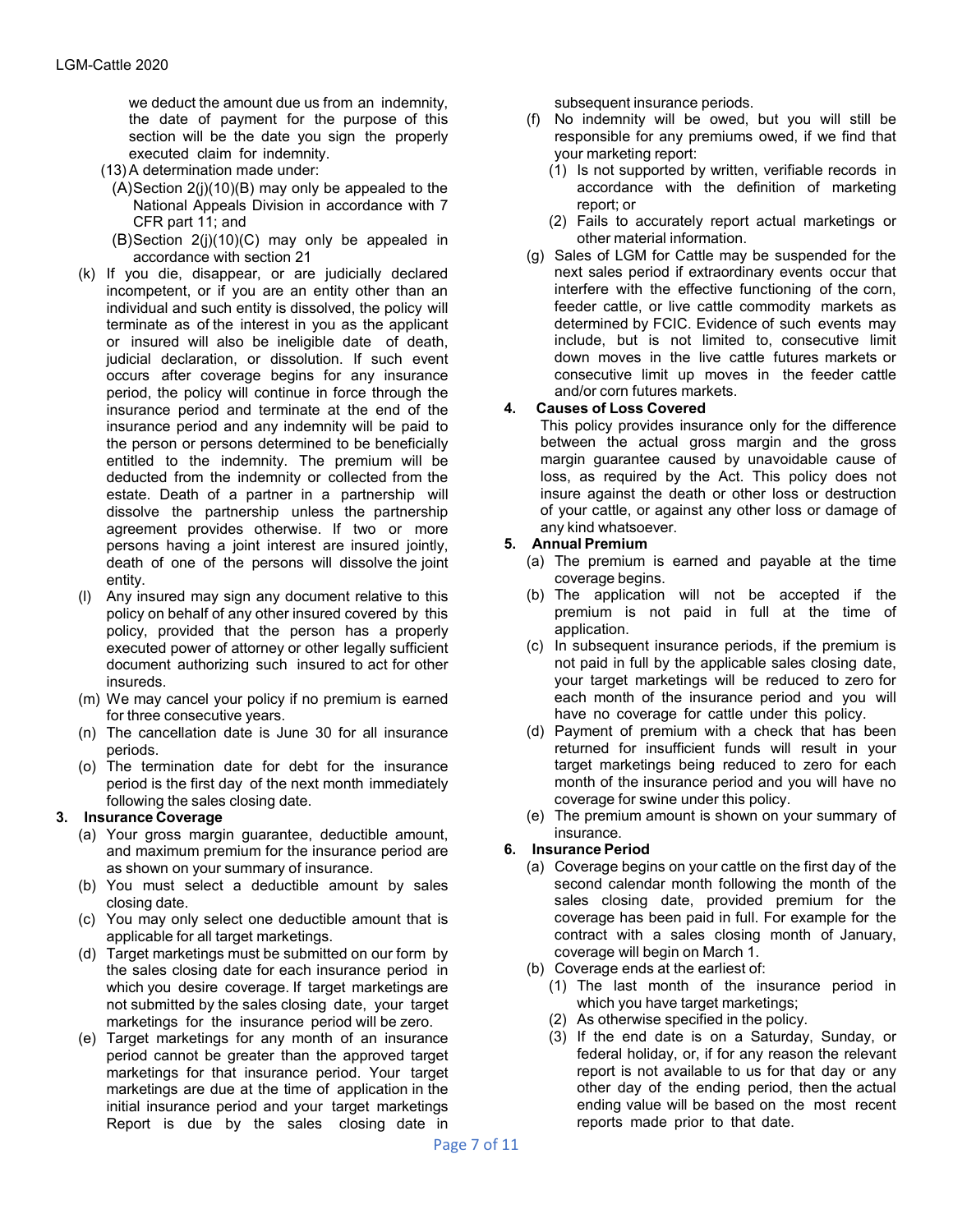## **7. DeterminingIndemnities**

- (a) In the case of a payable loss on insured cattle, we will send you a notice of probable loss approximately ten days after all actual gross margins applicable for the insurance period are released by RMA. You must submit a marketing report within 15 days of your receipt of the notice of probable loss.
- (b) In the event of loss covered by this policy, we will settle your claim by subtracting the actual total gross margin from the gross margin guarantee. If the result is greater than zero, an indemnity will be paid. Under no circumstances will the indemnity be greater than your total target marketings multiplied by the three-day average CME Group live cattle futures price established at the beginning of the insurance period multiplied by the assumed weight of the cattle.
- (c) In the event that the total of actual marketings are less than 75 percent of the total of targeted marketings for the insurance period, indemnities will be reduced by the percentage by which the total of actual marketings for the insurance period fell below the total of targeted marketings for the period.

## **8. Conformity to Food Security Act**

Although your violation of a number of federal statutes, including the Act, may cause cancellation or termination of the policy or may cause the policy to become void, you should be specifically aware that your policy will be canceled if you are determined to be ineligible to receive benefits under the Act due to violation of the controlled substance provisions (title XVII) of the Food Security Act of 1985 (Pub. L. 99- 198) and the regulations promulgated under the Act by USDA. Your policy will be canceled if you are determined, by the appropriate agency, to be in violation of these provisions. We will recover any and all monies paid to you or received by you during your period of ineligibility, and your premium will be refunded, less a reasonable amount for expenses and handling not to exceed 20 percent of the total premium.

## **9. Amounts Due Us**

- (a) Interest will start to accrue on the sales closing date if the check for premium is returned for insufficient funds at the rate of 1.25 percent simple interest per calendar month, on any unpaid amount due us.
- (b) For the purpose of any other amounts due us, such as repayment of indemnities found not to have been earned, interest will start to accrue on the date that notice is issued to you for the collection of the unearned amount. Amounts found due under this paragraph will not be charged interest if payment is made within 30 days of issuance of the notice by us. The amount will be considered delinquent if not paid within 30 days of the date the notice is issued by us.
- (c) All amounts paid will be applied first to expenses of collection, if any, second, to the reduction of accrued interest, and then to the reduction of the

principal balance.

- (d) If we determine that it is necessary to contract with a collection agency or to employ an attorney to assist in collection, you agree to pay all the expenses of collection.
- (e) Amounts owed to us by you may be collected in part through administrative offset from payments you receive from United States government agencies in accordance with 31 U.S.C. Chapter 37.

## **10. Legal Action Against Us**

- (a) You may not bring legal action against us unless you have complied with all the policy provisions.
- (b) If you do take legal action against us, you must do so within 12 months after denial of your claim. Suit must be brought in accordance with the provisions of 7 U.S.C. 1508(j).
- (c) Under no circumstances will we be liable for the payment of damages (compensatory, punitive, or other), attorneys' fees, or other charges in connection with any claim for indemnity, whether we approve or disapprove such claim.

## **11. Payment and Interest Limitations**

We will pay simple interest computed on the net indemnity ultimately found to be due by us or by a final judgment of a court of competent jurisdiction, from and including the 61st day after the date you sign, date, and submit to us the properly completed marketing report. Interest will be paid only if the reason for our failure to timely pay is **NOT** due to your failure to provide information or other material necessary for the computation or payment of the indemnity. The interest rate will be that established by the Secretary of the Treasury under section 12 of the Contract Disputes Act of 1978 (41 U.S.C. 611) and published in the Federal Register semiannually on or about January 1 and July 1 of each year,and may vary with each publication.

## **12. Concealment, Misrepresentation, or Fraud**

- (a) If you have falsely or fraudulently concealed the fact that you are ineligible to receive benefits under the Act or if you or anyone assisting you has concealed or misrepresented any material fact relating to this policy:
	- (1) This policy will be void for each insurance period in which the concealment, fraud, or misrepresentation occurred; and
	- (2) You may be subject to remedial sanctions in accordance with 7 U.S.C. 1515(h) and 7 CFR part 400, subpart R.
- (b) Voidance of this policy will result in you having to reimburse all indemnities paid for the insurance period.
- (c) Voidance will be effective on the first day of the insurance period for the crop year in which the act occurred and will not affect the policy for subsequent insurance periods unless a violation of this section also occurred in such insurance periods.
- (d) Even though this policy is void, you will still be required to pay the administrative and operating expenses contained on your premium statement to offset costs incurred by us in the service of this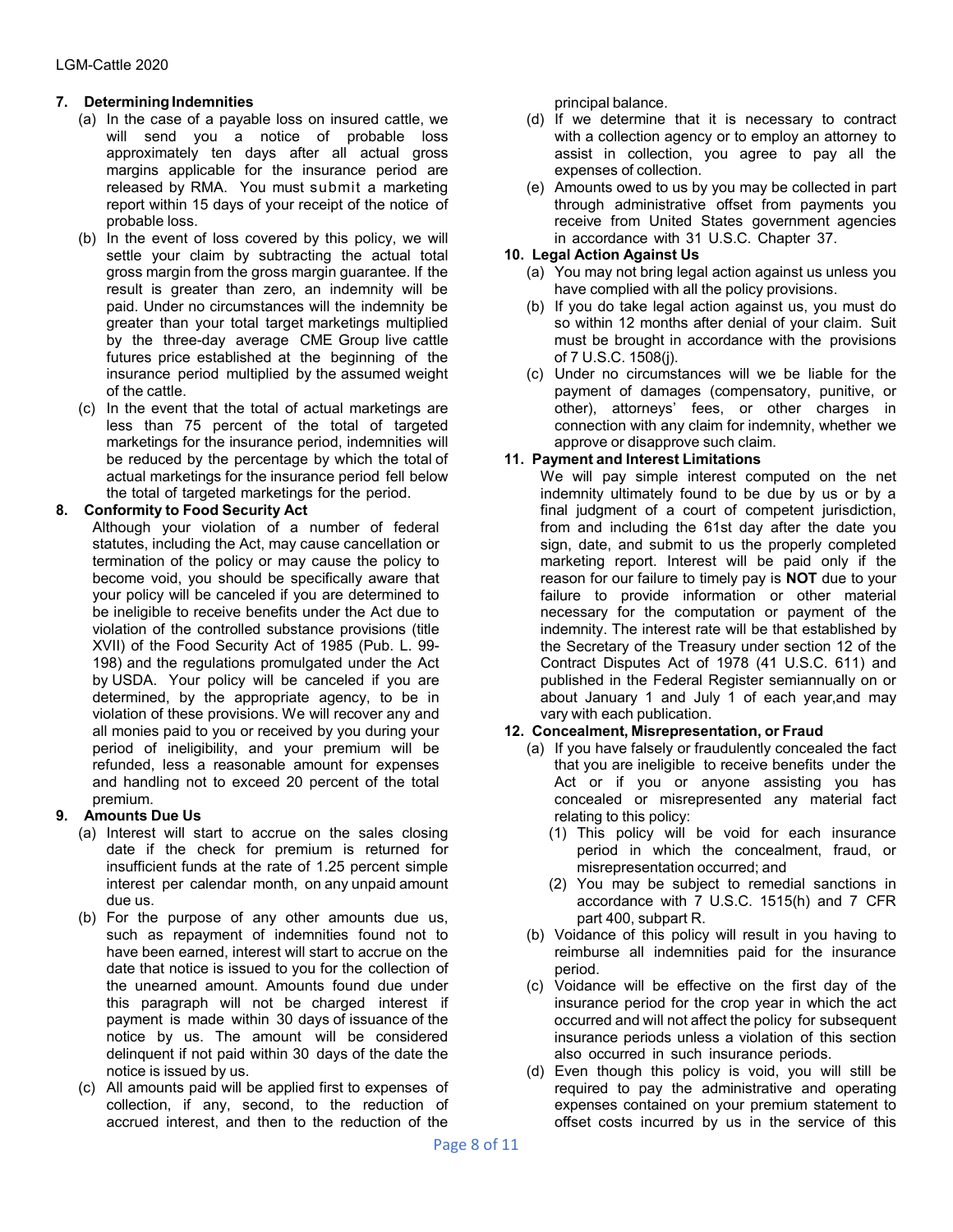policy.

(e) If you are convicted of a felony for knowingly defrauding the government in connection with this policy, you will be permanently debarred from participation of any program administered by the U.S. Department of Agriculture. The Secretary may reduce the period of debarment to not less than 10 years.

#### **13. Transfer of Coverage and Right to Indemnity**

If you transfer any number of your cattle during the insurance period, you may transfer your coverage rights, if the transferee is eligible for crop or livestock insurance. We will not be liable for any more than the liability determined in accordance with your policy that existed before the transfer occurred. The transfer of coverage rights must be on our form and will not be effective until approved by us in writing. Both you and the transferee are jointly and severally liable for the payment of the premium. The transferee has all rights and responsibilities under this policy consistent with the transferee's interest. If the transferee is not eligible for livestock insurance for any reason, and the transfer occurs before the final 30 days of the insurance period, then the transferred portion of the coverage will be terminated and no premium for that portion will be refunded.

## **14. Assignment of Indemnity**

You may assign to another party your right to an indemnity for the insurance period. The assignment must be on our form and will not be effective until approved in writing by us. The assignee will have the right to submit all loss notices and forms as required by the policy. If you have suffered a loss from an insurable cause and fail to file a marketing report within 15 days after you receive a notice of probable loss, the assignee may submit the marketing report not later than 15 days after the 15-day period has expired. We will honor the terms of the assignment only if we can accurately determine the amount of the claim. However, no action will lie against us for failure to do so.

#### **15. Subrogation ( Recovery o f Loss from a Third Party)**

Since you may be able to recover all or a part of your loss from someone other than us, you must do all you can to preserve this right. If you recover any funds from someone else, you must repay to us the amount you receive from us, not to exceed the amount of indemnity we paid to you. If we pay you for your loss, your right to recovery will, at our option, belong to us. If we recover more than we paid you plus our expenses, the excess will be paid to you.

## **16. Descriptive Headings**

The descriptive headings of the various policy provisions are formulated for convenience only and are not intended to affect the construction or meaning of any of the policy provisions.

## **17. Notices**

(a) All notices required to be given by you must be in writing and received by the insurance agent identified in your application within the designated time unless otherwise provided by the notice requirement. Notices required to be given immediately may be by telephone or in person and confirmed in writing. Time of the notice will be determined by the time of our receipt of the written notice. If the date by which you are required to submit a report or notice falls on Saturday, Sunday, or a federal holiday, or if your agent's office is, for any reason, not open for business on the date you are required to submit such notice or report, such notice or report must be submitted on the next business day.

- (b) All policy provisions, notices and communications required to be sent by us to you will be:
	- (1) Provided by electronic means, unless:
		- (i) We do not have the ability to transmit such information to you by electronic means; or
		- (ii) You elect to receive a paper copy of such information;
	- (2) Sent to the location specified in your records with your crop insurance agent; and
	- (3) Will be conclusively presumed to have been received by you.

## **18. Applicability of State and Local Statutes**

If the provisions of this policy conflict with statutes of the state or locality in which this policy is issued, the policy provisions will prevail. State and local laws and regulations in conflict with federal statutes or regulations do not apply to this policy.

#### **19. OtherInsurance**

You must not obtain any other livestock insurance issued under the authority of the Act on the insured cattle. If we determine that more than one policy on the cattle is intentional, you may be subject to the sanctions authorized under this policy, the Act, or any other applicable statute. If we determine that the violation was not intentional, the policy with the earliest date of application will be in force and all other policies will be void. Nothing in this paragraph prevents you from obtaining other insurance not issued under the Act.

#### **20. Access to Insured Cattle and Records, and Record Retention**

- (a) We, and any employee of USDA, reserve the right to examine the insured cattle, and all records relating to the feeding, finishing, and sale of the cattle as often as we reasonably require during the record retention period.
- (b) For three years after the end of the insurance period, you must retain, and provide upon our request, or the request of any USDA employee, complete records of the purchase, feeding, shipment, sale, or other disposition of all the insured cattle. This requirement also applies to the records to establish the basis for the marketing report for each insurance period. You must also provide upon our request, or the request of any USDA employee, separate records showing the same information from any cattle not insured. We may extend the record retention period beyond three years by notifying you of such extension in writing. Your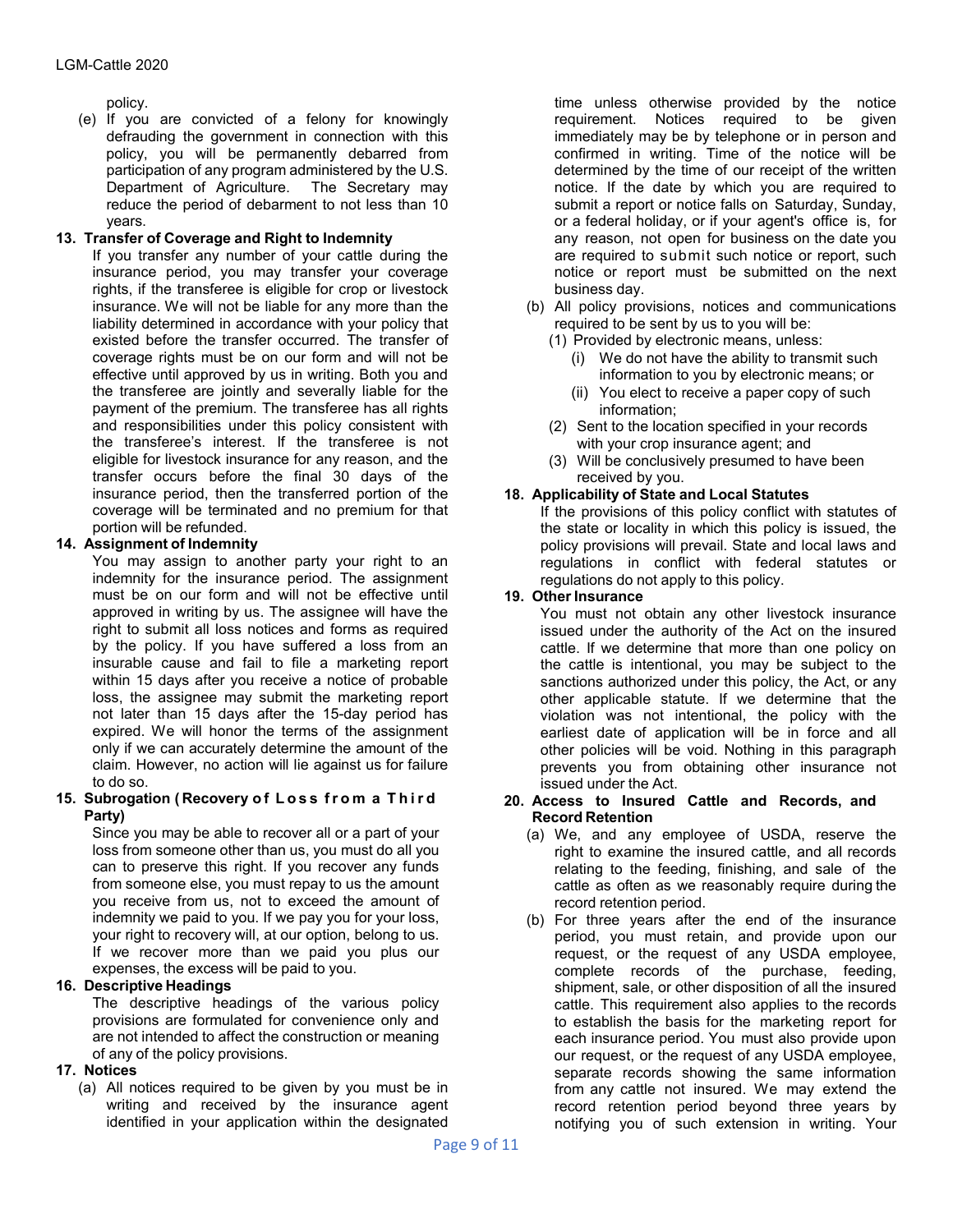failure to keep and maintain such records will result in no indemnity being due and since the denial of indemnity is based on a breach of the policy for the insurance period, you will still be required to pay all premiums owed.

- (c) Any person designated by us, and any employee of USDA, will, at any time during the record retention period, have access:
	- (1) To any records relating to this insurance at any location where such records may be found or maintained; and
	- (2) To the farm.
- (d) By applying for insurance under the authority of the Act or by continuing insurance for which you previously applied, you authorize us, or any person acting for us, to obtain records relating to the insured cattle from any person who may have custody of those records including, but not limited to, packers, banks, shippers, sale barns, terminals, cooperatives, associations, and accountants. You must assist us in obtaining all records which we request from third parties.

## **21. Arbitration**

- (a) If you and we fail to agree on any determination made by us, the disagreement may be resolved through mediation in accordance with section 21(f). If resolution cannot be reached through mediation, or you and we do not agree to mediation, the disagreement must be resolved through arbitration in accordance with the rules of the American Arbitration Association (AAA), except as provided in sections 21(c) and (e), and unless rules are established by FCIC for this purpose. Any mediator or arbitrator with a familial, financial or other business relationship to you or us, or our agent or loss adjuster, is disqualified from hearing the dispute.
	- (1) All disputes involving determinations made by us are subject to mediation or arbitration. However, if the dispute in any way involves a policy or procedure interpretation, regarding whether a specific policy provision or procedure is applicable to the situation, how it is applicable, or the meaning of any policy provision or procedure, either you or we must obtain an interpretation from FCIC in accordance with 7 CFR part 400, subpart X or such other procedures as established by FCIC.
		- (i) Any interpretation by FCIC will be binding in any mediation or arbitration.
		- (ii) Failure to obtain any required interpretation from FCIC will result in the nullification of any agreement or award.
		- (iii) An interpretation by FCIC of a procedure may be appealed to the National Appeals Division in accordance with 7 CFR part 11.
	- (2) Unless the dispute is resolved through mediation, the arbitrator must provide to you and us a written statement describing the issues in dispute, the factual findings, the determinations and the

amount and basis for any award and breakdown by claim for any award. The statement must also include any amounts awarded for interest. Failure of the arbitrator to provide such written statement will result in the nullification of all determinations of the arbitrator. All agreements reached through settlement, including those resulting from mediation, must be in writing and contain at a minimum a statement of the issues in dispute and the amount of the settlement.

- (b) Regardless of whether mediation is elected:
	- (1) The initiation of arbitration proceedings must occur within one year of the date we denied your claim or rendered the determination with which you disagree, whichever is later;
	- (2) If you fail to initiate arbitration in accordance with section 21(b)(1) and complete the process, you will not be able to resolve the dispute through judicial review;
	- (3) If arbitration has been initiated in accordance with section 21(b)(1) and completed, and judicial review is sought, suit must be filed not later than one year after the date the arbitration decision was rendered; and
	- (4) In any suit, if the dispute in any way involves a policy or procedure interpretation, regarding whether a specific policy provision or procedure is applicable to the situation, how it is applicable, or the meaning of any policy provision or procedure, an interpretation must be obtained from FCIC in accordance with 7 CFR part 400, subpart X or such other procedures as established by FCIC. Such interpretation will be binding.
- (c) Any decision rendered in arbitration is binding on you and us unless judicial review is sought in accordance with section 21(b)(3). Notwithstanding any provision in the rules of the AAA, you and we have the right to judicial review of any decision rendered in arbitration.
- (d) If you disagree with any determination made by FCIC or any claim where FCIC is directly involved in the claims process or directs us in the resolution of the claim, you may obtain an administrative review in accordance with 7 CFR part 400, subpart J (administrative review) or appeal in accordance with 7 CFR part 11 (appeal).
	- (1) If you elect to bring suit after completion of any appeal, such suit must be filed against FCIC not later than one year after the date of the decision rendered in such appeal.
	- (2) Such suit must be brought in the United States district court for the district in which the insured acreage is located.
	- (3) Under no circumstances can you recover any attorney fees or other expenses, or any punitive, compensatory or any other damages from FCIC.
- (e) In any mediation, arbitration, appeal, administrative review, reconsideration or judicial process, the terms of this policy, the Act, and the regulations published at